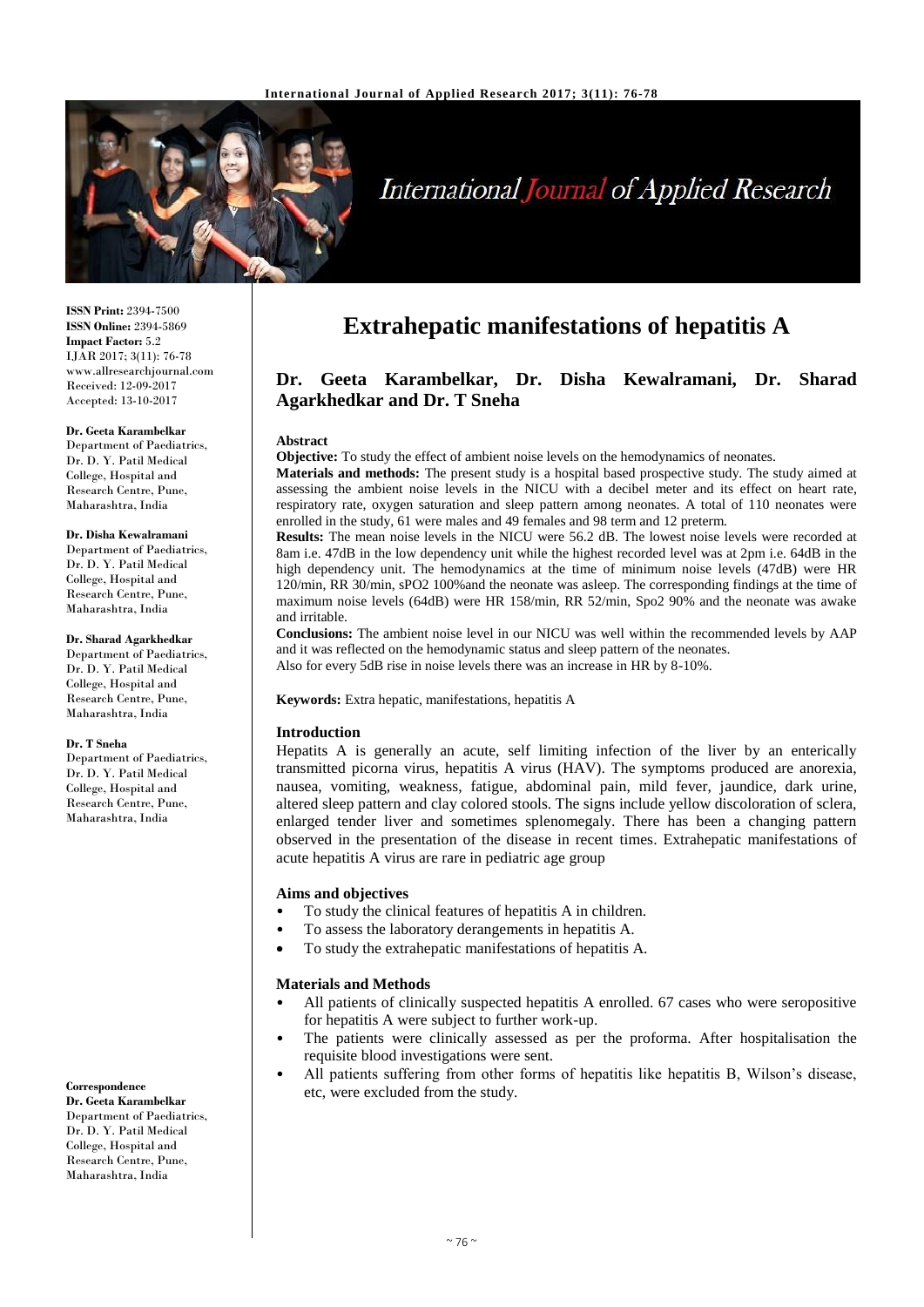### **Results**



Out of the 67 cases enrolled, 83.6% had fever, 77.6% had high colored urine and 77.6% had yellow sclera which are the most common presenting features of hepatitis A.



94% cases had hepatomegaly, 77.6% had icterus and 25.4% had splenomegaly out of the 67 cases enrolled.



In our study 42% of the cases had pleural effusion, 37% had ascites, 11% had AGN and 5% each had scrotal edema and parotid swelling.